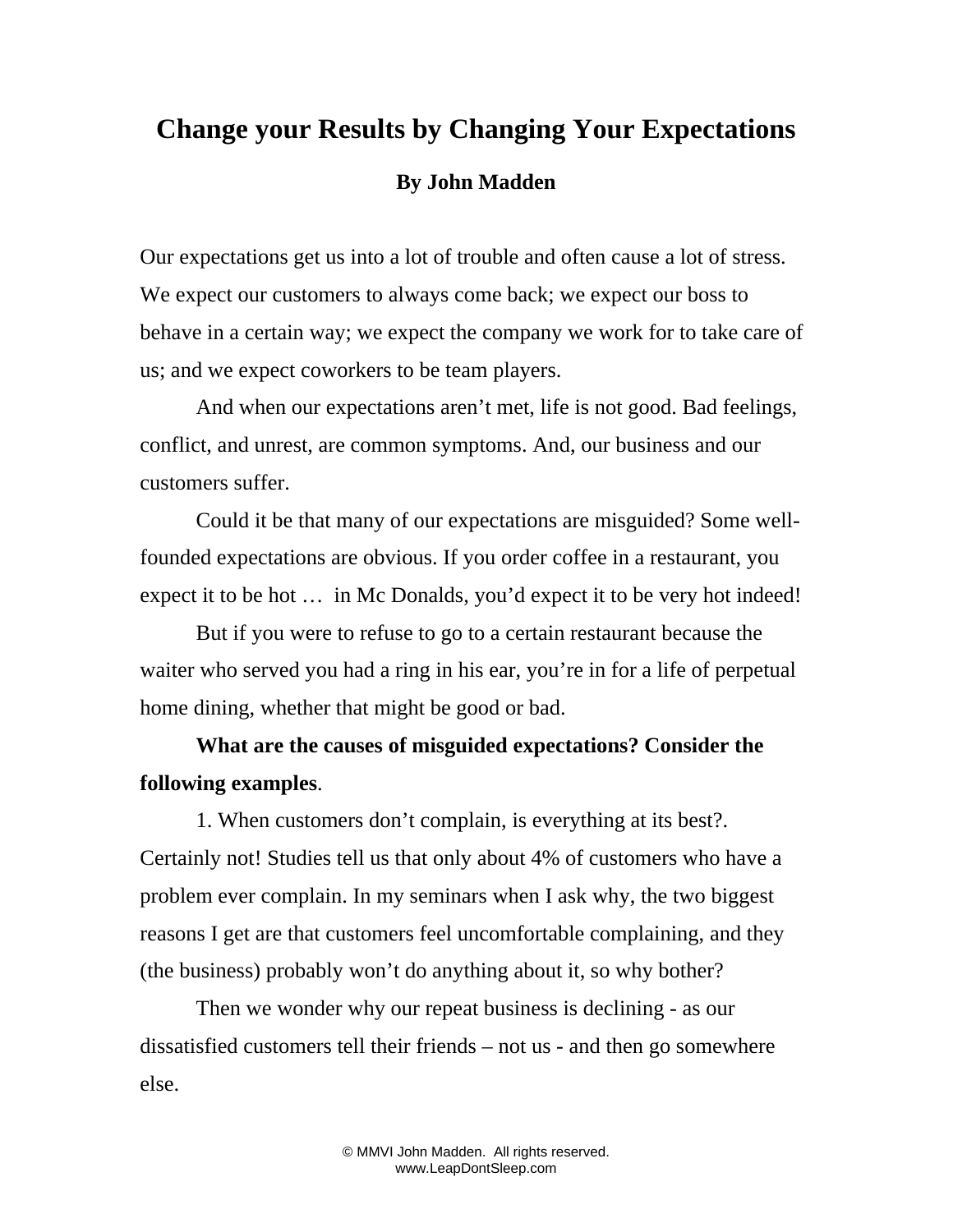2. Did your company ever hire an hourly person for your department, and you instinctively considered this new employee to be a loser – and treated him accordingly – and proved yourself right?

Many managers say "Some people just don't want to work." I heard Russ Meyer of Cessna once say in an interview that most people go to work to do a good job. I believe that's true, but I also believe that it has a lot to do with good leadership. Some employees, who have experienced little if any guidance at home or at school, are crying out for some solid leadership, for someone to respect them, and to help them be what they know they can be.

Each of us can think of someone whom we've turned around from an apparent failure to a critical success and a vital contributor to the organization. How did you do it? Do it again! Do it by having higher expectations of your employees. (But don't waste your time if there's no effort on their part. Don't keep real losers around.)

3. What about our expectations of ourselves. Are you holding back on utilizing hidden talents just because you think there's no call for them, or that you might fail? We are told that 75% of what we say to ourselves is negative, and that by coincidence, 75% of illnesses are psychosomatic. Sometimes we compare our limited success to the great achievements of someone famous, and immediately we see ourselves as failures, asking,'why couldn't I do that?', and then giving up on our own potential, and making excuses for failure – rather than competing with our own potential. I have a cartoon where a man throws his golf clubs in the trash, saying, "After watching Tiger Woods play, I thought, why bother?"

**How can we change outdated and misguided expectations? Here are some of the ways:**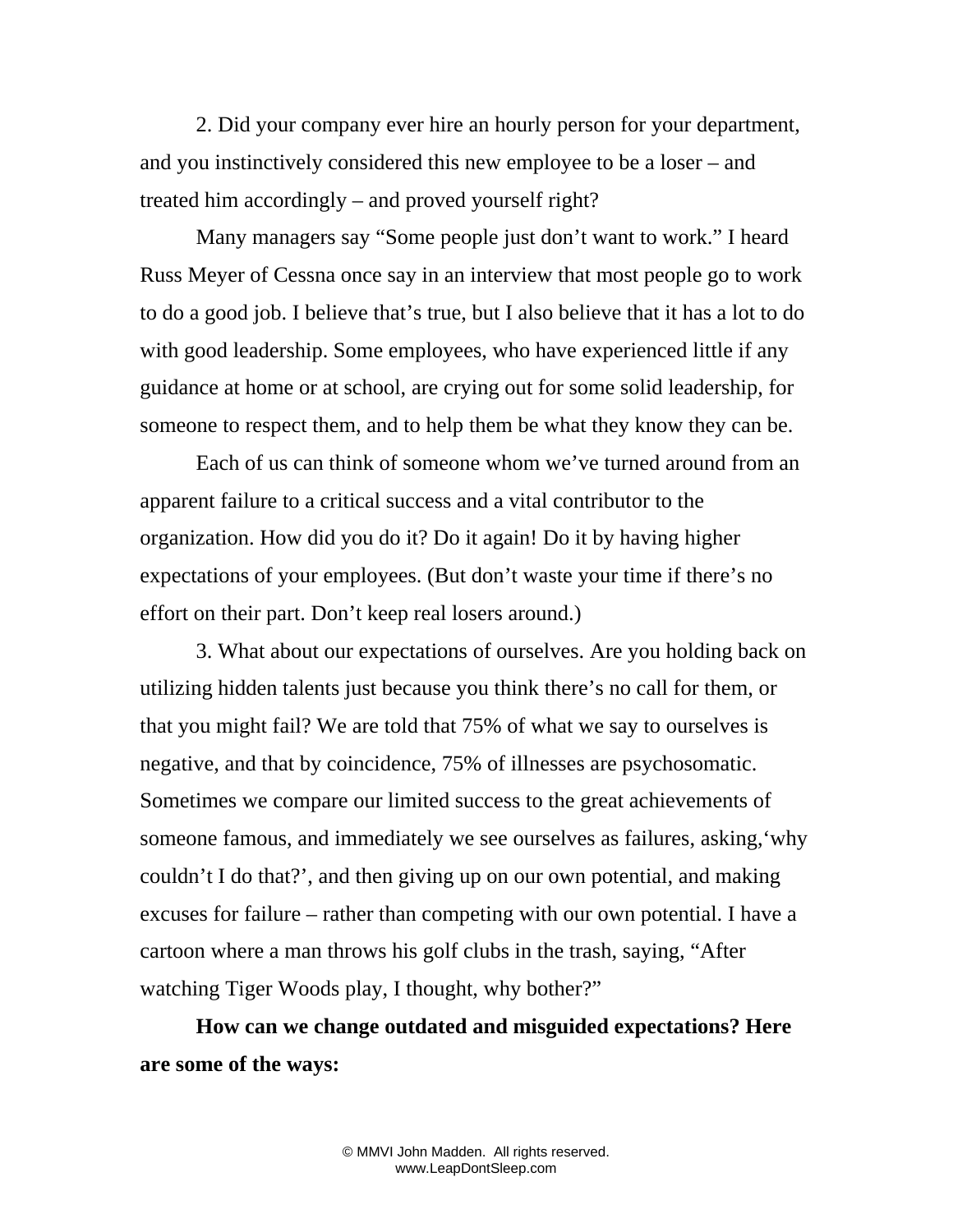- 1. Get a different perspective on your business, your customers, and your problems. Understand that we don't all think alike, and that what might be no big deal to you could be of great importance to your customers, or to your employees. Ask your customers for feedback to make sure you're not taking them for granted. Do the same for your employees.
- 2. Get out of your own way. Try something today that you've been putting off because of fear, or concern of what others might think. Talk yourself up. It's normal for most people to be negative. It requires practice to be consistently positive. Avoid negative people. Associate with upbeat, positive souls. They're the ones who make things happen, who embrace challenges, and who love to share their enthusiasm.
- 3. Don't assume anything. Don't assume that your goals and the company goals are the same; but figure out how to make them compatible, or get out. Don't assume that your customers will be loyal, if your service is only mediocre. Don't assume that your employees will be faithful if you don't train them, trust them, and grow them.
- 4. Take a risk. Wave or say hello to someone you never greet just because they never acknowledge you. You'll be surprised how some people are just waiting to connect and maybe to do business with you. Get out of your office and do a walk-about among your employees. It's amazing what you will learn, and how their respect for you will grow. If you think you don't have time, consider that what's taking up a